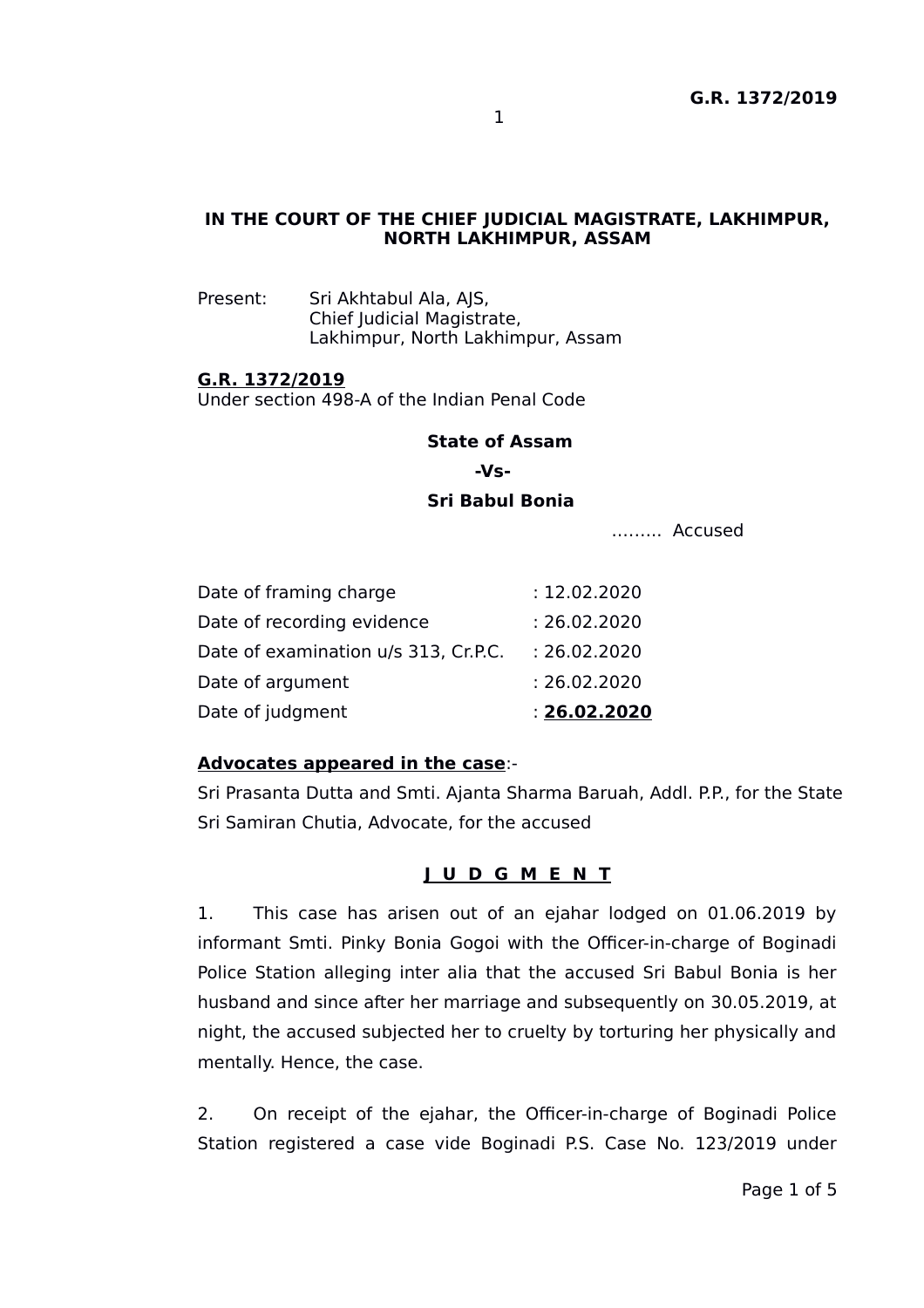section 498-A of the Indian Penal Code and got the investigation into the case commenced. The investigating officer, after completing the investigation, submitted charge-sheet under section 498-A of the Indian Penal Code against the accused Sri Babul Bonia to stand trial in the Court.

3. On receipt of the charge-sheet, cognizance of the offence under section 498-A of the Indian Penal Code was taken as per section 190(1)(b) of the Code of Criminal Procedure. Necessary copies were furnished to the accused as per section 207 of the Code of Criminal Procedure after his appearance before the Court. After considering the materials on record and hearing both the sides, charge under section 498-A of the Indian Penal Code was framed in writing against the accused. The charge was read over and explained to the accused to which he pleaded not guilty and claimed to be tried.

4. During the trial, the prosecution examined only 1 (one) witness i.e. Smti. Pinky Bonia Gogoi, the informant and victim, as PW-1. The prosecution had exhibited the ejahar as Ext-1 and the signature of the informant (PW-1) therein as Ext-1(1). The defence side has crossexamined the prosecution witness. After the closure of the prosecution evidence, the accused was examined under section 313 of the Code of Criminal Procedure wherein he pleaded his innocence. He declined adducing any defence evidence.

5. Both the sides advanced their respective arguments in this case.

## **POINT FOR DETERMINATION:**

6. The point which is required to be determined for a just decision of this case is as follows:

(a) Whether the accused being the husband of informant-cum-victim Smti. Pinky Bonia Gogoi had subjected her to cruelty by committing physical and mental tortures on her posing a threat to her life and limb ?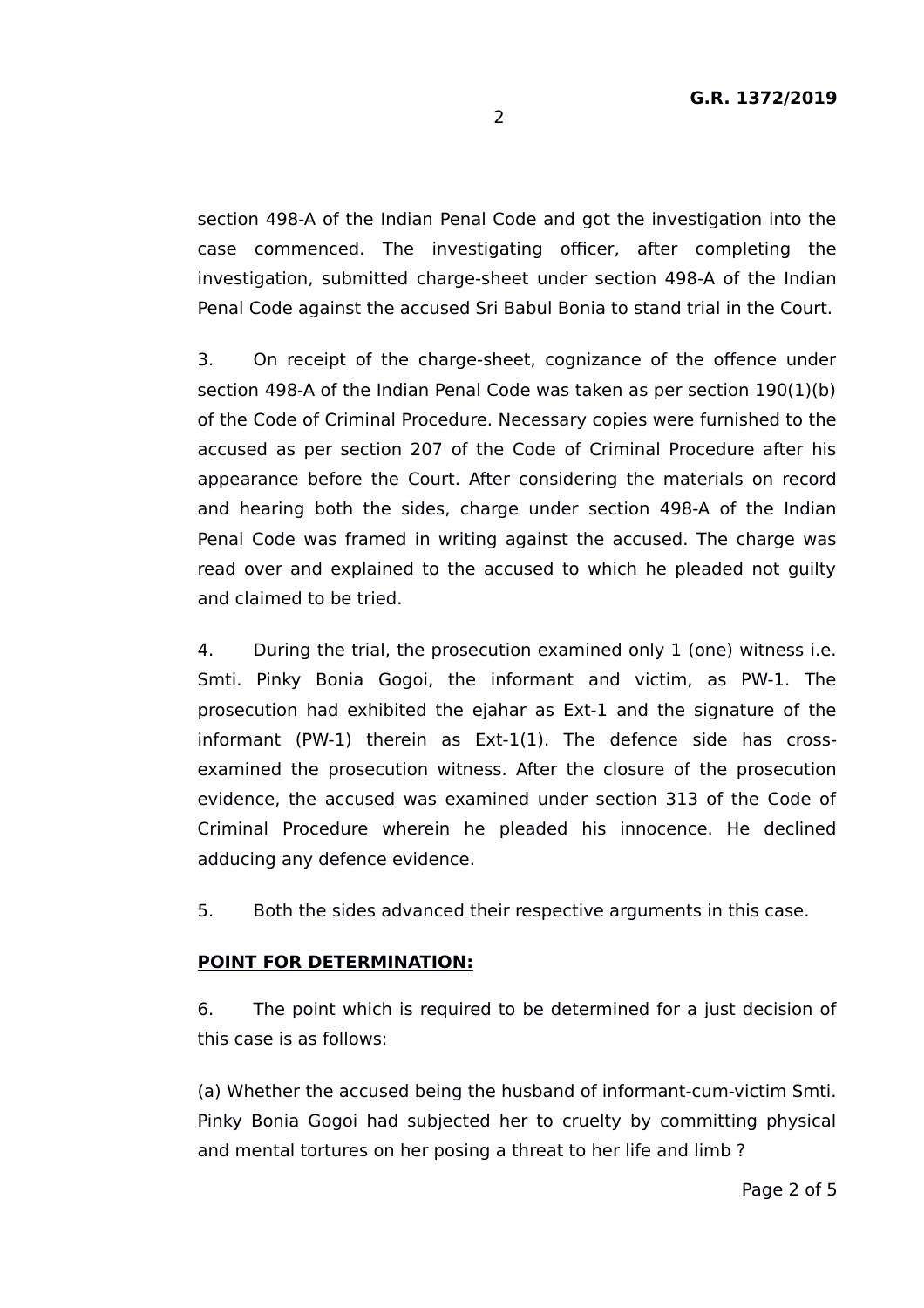## **DISCUSSION, DECISION AND REASONS THEREOF:**

7. To determine the aforesaid point of determination let us have a scrutiny of the evidence on record.

8. PW-1 Smti. Pinky Bonia Gogoi, the informant and victim, deposed in her evidence that the accused Babul Bonia is her husband with whom she was married about 6 years back and she has a daughter out of this wedlock who is presently 5 years old. She further deposed that about 7-8 months back she had a quarrel with the accused over some family matter and out of a rage she had left his house and moved to her parental house and later, she out of a misunderstanding had lodged this case against the accused. She further deposed that her husband i.e. the accused after two days came to her parental house and took her back to his house and presently, she is leading a peaceful conjugal life with him.

9. In her cross-examined, PW-1 stated that she has no objection if the accused is acquitted as this case arose only out of a misunderstanding.

10. Thus, it is quite apparent from the evidence on record that PW-1 the informant and victim of this case has not at all implicated the accused and she has not even stated anything about the occurrence as alleged by the prosecution. As per her version, only an altercation took place between the her and the accused over some family matters and out of anger she had left the house of the accused and moved to her parental house and later out of a misunderstanding she had lodged this case against the accused and after two days the accused came to her parental house and took her back to his house and since then she has been leading a peaceful conjugal life with him. That apart, nothing else had happened. She clarified in her cross-examination that she does not have any objection if the accused is acquitted as this case arose only out of a misunderstanding. Thus, there is not an iota of evidence to suggest that the informant and victim (PW-1) was harassed by the accused by causing any grave injury to her either physically or mentally as alleged.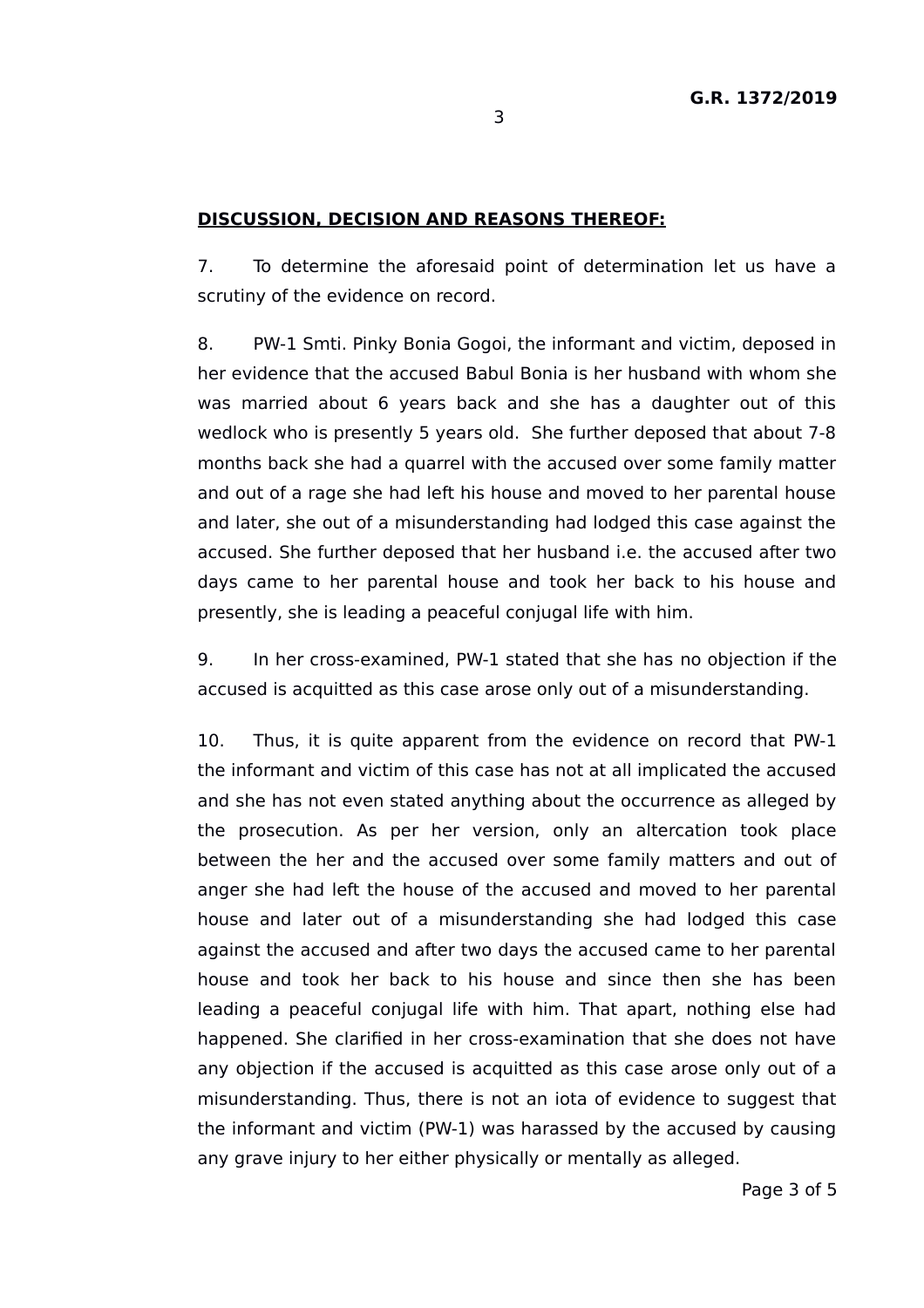11. So, in the given position from the evidence on record it can no way be held that the accused has subjected the informant and victim to cruelty by committing physical and mental torture on her.

12. So, the aforesaid point of determination is held in negative.

13. In the result, the prosecution has failed to prove the charge against the accused under section 498-A of the Indian Penal Code and as such he is acquitted from the said charge and is set at liberty.

Bail bonds are extended to for the further 6(six) months from today.

The judgment is delivered and operative part of the same is pronounced in the open court on this  $26<sup>th</sup>$  day of February, 2020.

> (**Sri Akhtabul Ala**) Chief Judicial Magistrate, Lakhimpur, North Lakhimpur

Dictated and Corrected by me:

 (**Sri Akhtabul Ala**) Chief Judicial Magistrate, Lakhimpur, North Lakhimpur

Transcribed and typed by me: Narayan Chetri, Stenographer

Continued …..... (Appendix)